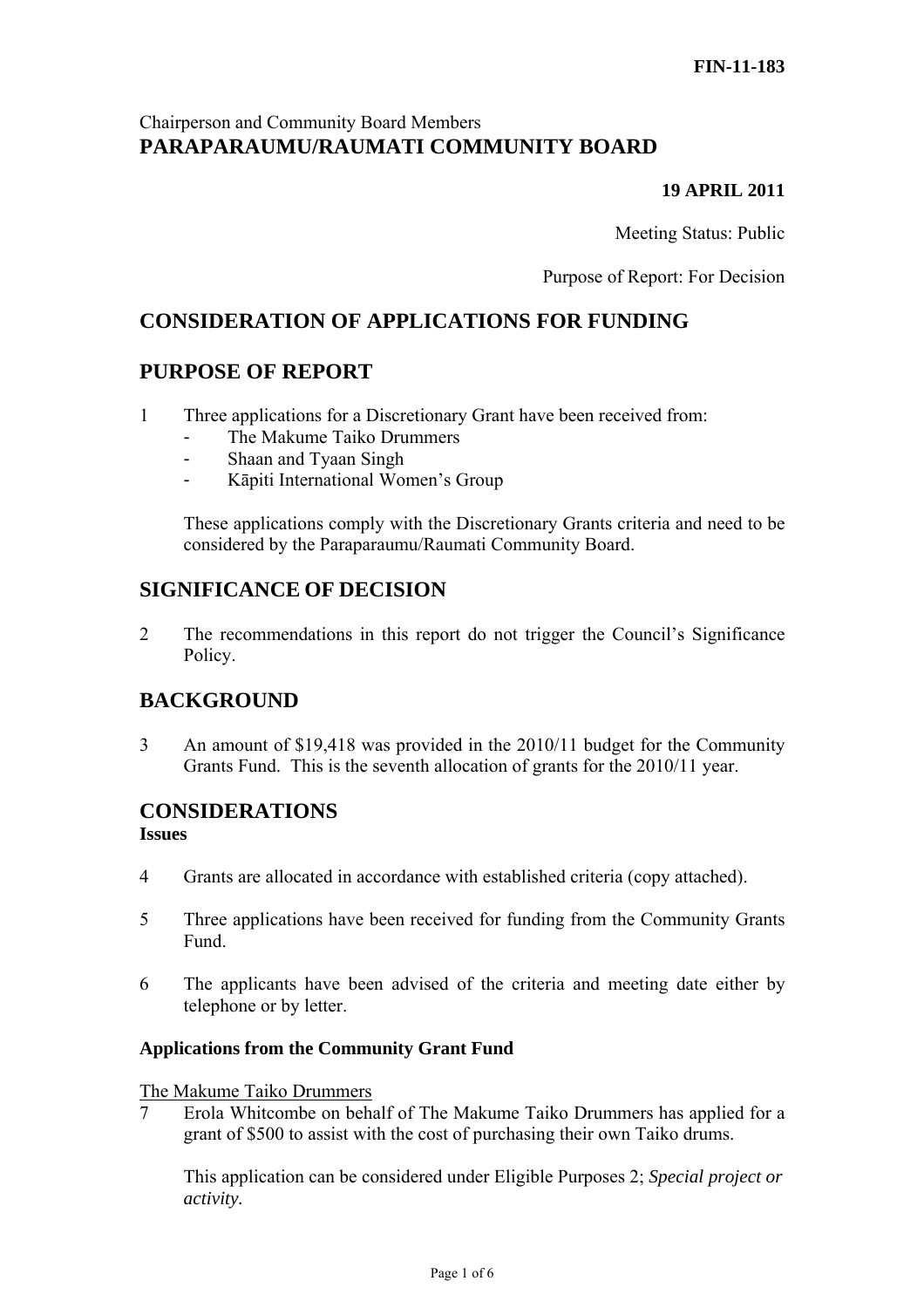#### Shaan and Tyaan Singh

8 Shaan and Tyaan Singh have applied for a grant of \$500.00 to assist towards the costs of compiling a CD which will be sold to help fund travel to Sydney for rehearsals and to tour around the USA and Caribbean for 3 weeks in January 2012 as part of the Youth Jazz Band.

This application can be considered under Eligible Purposes 2; *Special project or activity.* 

#### Kāpiti International Women's Group

9 Yossarian Fay, on behalf of the Kāpiti International Women's Group has applied for a grant of \$500.00 to assist with funding to cover donations for use of a Hall and its facilities, a crèche worker and toys and craft items for the crèche.

This application can be considered under Eligible Purposes 2; *Special project or activity.* 

## **Financial Considerations**

| <b>2010/11 Budget</b> |                   | <b>Grants total</b> |              | <b>Balance Available</b> |
|-----------------------|-------------------|---------------------|--------------|--------------------------|
| <b>Allocation</b>     | Date of meeting   | per meeting         | <b>Total</b> | for Distribution         |
| 19,418                | 20 August 2010    | 3,500               | 3,500        | 15,918                   |
|                       | 13 September 2010 | 2,000               | 5,500        | 13,918                   |
|                       | 23 November 2010  | 500                 | 6,000        | 13,418                   |
|                       | 14 December 2010  | 2,500               | 8,500        | 10,918                   |
|                       | 1 February 2011   | 500                 | 9,000        | 10,418                   |
|                       | 15 March 2011     | 2,500               | 11,500       | 7.918                    |

10 The following list shows all the grants made to date from the Paraparaumu/ Raumati Community Board Grants Fund in the 2010/2011 financial year, for the Board's information.

| Date         | <b>Recipient</b>               | <b>Amount</b> | <b>Purpose of Grant</b>                                                                                                                                                                                                     | <b>Report</b><br><b>Back</b> |
|--------------|--------------------------------|---------------|-----------------------------------------------------------------------------------------------------------------------------------------------------------------------------------------------------------------------------|------------------------------|
| $2 - 8 - 10$ | Kāpiti College<br>Global World | \$500         | To assist with the costs of<br>eight students travelling to                                                                                                                                                                 | Received                     |
|              | Challenge<br>Expedition        |               | India in December 2010<br>with the Global World<br>Challenge Expedition.                                                                                                                                                    |                              |
| $2 - 8 - 10$ | Tayla Reti                     | \$500         | To assist with the costs of<br>travel to/from Otaki to train<br>for the New Zealand Under<br>19 Girls team for touch<br>rugby and also towards<br>expenses if selected to<br>attend the tournament in<br>Australia in 2011. | Received                     |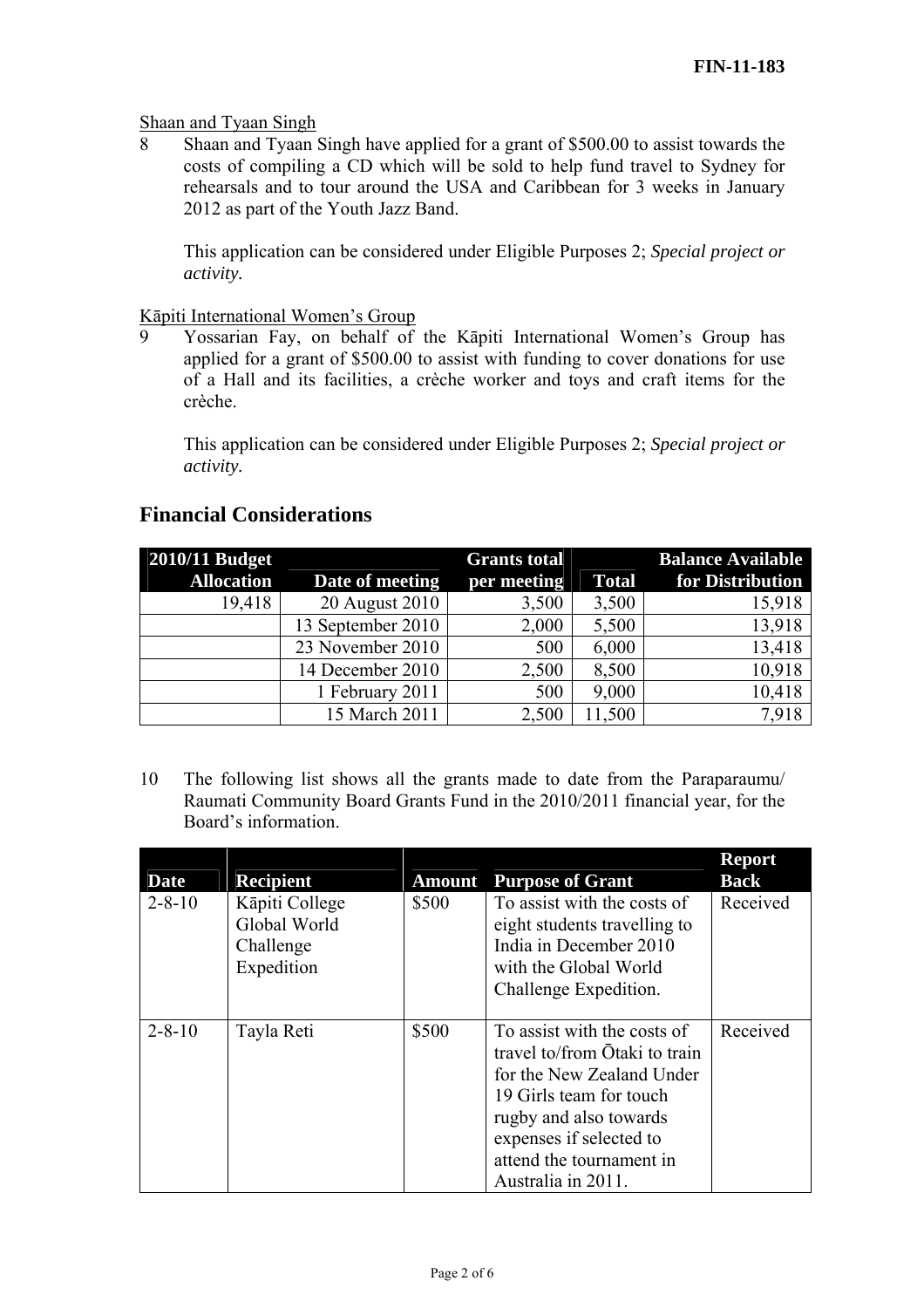|               |                                                      |               |                                                                                                                                                                                                                    | <b>Report</b> |
|---------------|------------------------------------------------------|---------------|--------------------------------------------------------------------------------------------------------------------------------------------------------------------------------------------------------------------|---------------|
| <b>Date</b>   | <b>Recipient</b>                                     | <b>Amount</b> | <b>Purpose of Grant</b>                                                                                                                                                                                            | <b>Back</b>   |
| $2 - 8 - 10$  | Camilla Andersen                                     | \$500         | To assist with the costs of<br>her attending the University<br>of Washington on a full<br>scholarship and an<br>opportunity to make the NZ<br>Elite Rowing Squad at the<br>2016 Olympic Games.                     | Received      |
| $2 - 8 - 10$  | Kāpiti College Girls<br><b>Barbershop Chorus</b>     | \$500         | To assist with funding<br>towards accommodation<br>and travel costs for their<br>competing in the National<br>Secondary School<br>Barbershop Competition in<br>Hamilton on 12 August<br>2010.                      | Received      |
| $2 - 8 - 10$  | Raumati South<br>School                              | \$500         | To assist with the costs of<br>continuing a revegetation<br>project at Raumati South<br>School, in partnership with<br>Kāpiti-Mana Forest and<br>Bird.                                                             | Received      |
| $2 - 8 - 10$  | Gavin Rolton                                         | \$500         | To assist with the costs of<br>his participation in the 2010<br>Wheelchair Rugby World<br>Championships in<br>Vancouver, Canada in<br>September.                                                                   |               |
| $2 - 8 - 10$  | Nathan Millar                                        | \$500         | To assist with the costs of<br>hiring an Adaptive<br>Snowsports Instructor in<br>order to snowboard for a<br>day on the mountain.                                                                                  | Received      |
| $13 - 9 - 10$ | <b>Presentation Sisters'</b><br>Gala                 | \$500         | To assist with the costs of<br>hiring the Paraparaumu<br>Community Hall for the<br>Presentation Sisters' Gala<br>on 25 September 2010 and<br>also towards the cost of<br>overnight security prior to<br>the event. | Received      |
| $13 - 9 - 10$ | Parkinsonism<br>Society<br>Kāpiti/Horowhenua<br>Inc. | \$500         | To assist with the costs of<br>increasing the hours of the<br>Field Officer to provide a<br>better service for the people<br>in the community with<br>Parkinson's disease.                                         |               |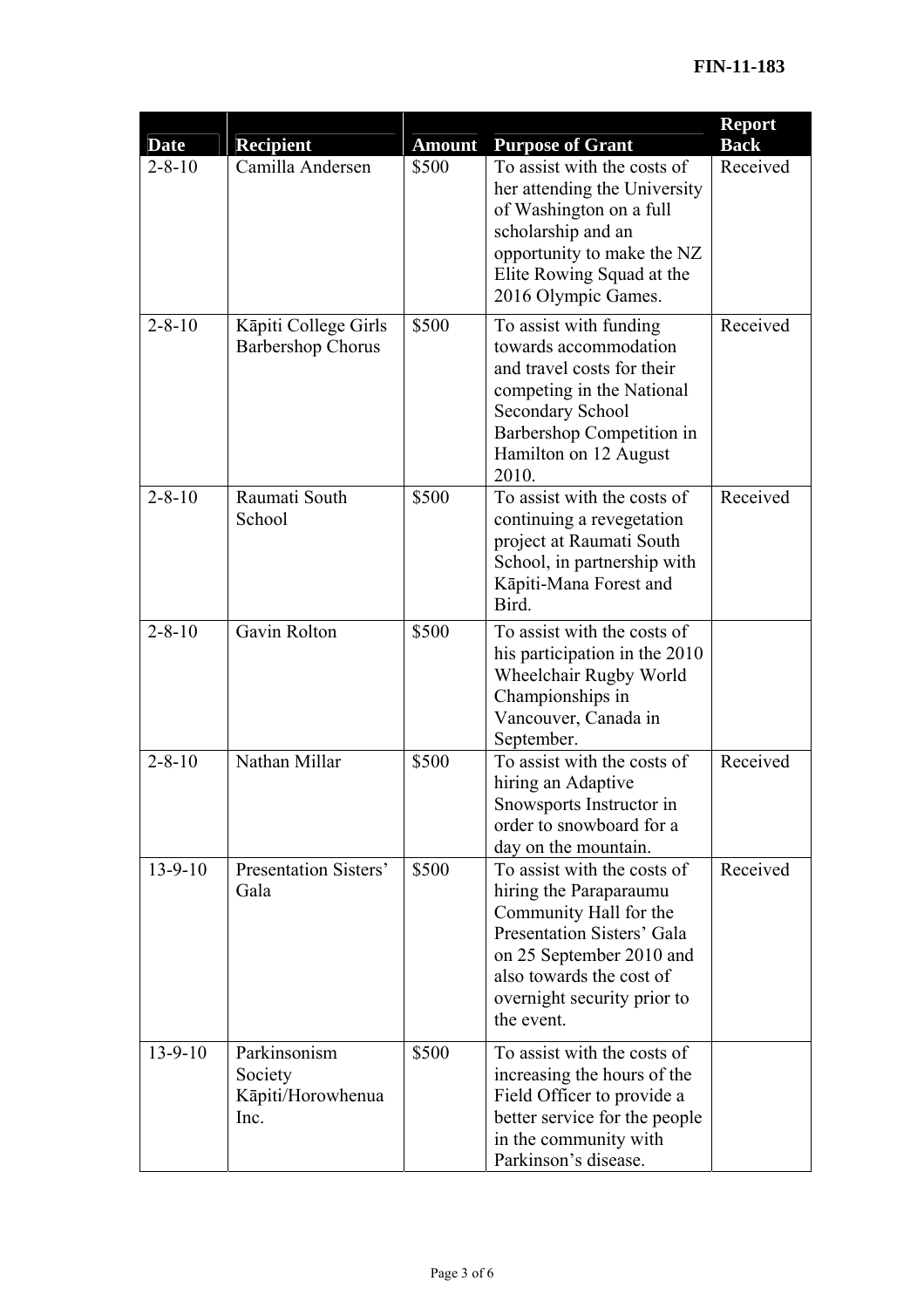| <b>Date</b>    | <b>Recipient</b>               | <b>Amount</b> | <b>Purpose of Grant</b>                                                                                                                                                                                    | <b>Report</b><br><b>Back</b> |
|----------------|--------------------------------|---------------|------------------------------------------------------------------------------------------------------------------------------------------------------------------------------------------------------------|------------------------------|
| $13 - 9 - 10$  | Kāpiti Coast Quilters          | \$500         | To assist with the costs of<br>holding an Exhibition in<br>October 2011 to coincide<br>with the Rugby World Cup<br>2011 to showcase the<br>talents of the guild to the<br>Greater Wellington<br>Community. |                              |
| $13 - 9 - 10$  | Kāpiti Petanque<br>Club Inc.   | \$500         | To assist with the costs of<br>hosting a National<br>Tournament in<br>Paraparaumu in January<br>2011.                                                                                                      | Received                     |
| $23 - 11 - 10$ | Peter Pan Playgroup            | \$500         | To assist with the costs of<br>toys and art supplies                                                                                                                                                       | Received                     |
| $14 - 12 - 10$ | Mums Helping<br><b>Mums</b>    | \$500         | To assist with the costs for<br>food parcels and children's<br>gifts                                                                                                                                       | Received                     |
| $14 - 12 - 10$ | Te Whakaminenga<br>O Kāpiti    | \$500         | To assist with the costs<br>associated with supporting<br>the planning and<br>implementation of<br>Waitangi Day 2011                                                                                       | Received                     |
| $14 - 12 - 10$ | Mitchell Craig                 | \$500         | To assist with travel<br>expenses, training camps,<br>training fees and equipment<br>for attendance to the New<br>Zealand Junior Taekwondo<br>Team World Champs                                            | Received                     |
| $14 - 12 - 10$ | Kapiti Women's<br>Triathlon    | \$500         | To help with the costs for<br>the running of the 2011<br>Kapiti Women's and Girls'<br><b>Triathlon and Duathlon</b>                                                                                        |                              |
| $14 - 12 - 10$ | Trish McQueen                  | \$500         | To assist with supporting<br>her goal in achieving a life-<br>long dream of participating<br>in a triathlon.                                                                                               | Received                     |
| $1 - 2 - 11$   | Kāpiti Youth<br>Council        | \$500         | To assist with the cost of<br>running youth activities at<br>the YouthFest 2011.                                                                                                                           |                              |
| $15 - 3 - 11$  | Parish Dalrymple-<br>Mortleman | \$500         | To assist with costs of<br>travel, accommodation and<br>training preparation to<br>enable her to be part of the<br>New Zealand Squash<br>Under 15s.                                                        | Received                     |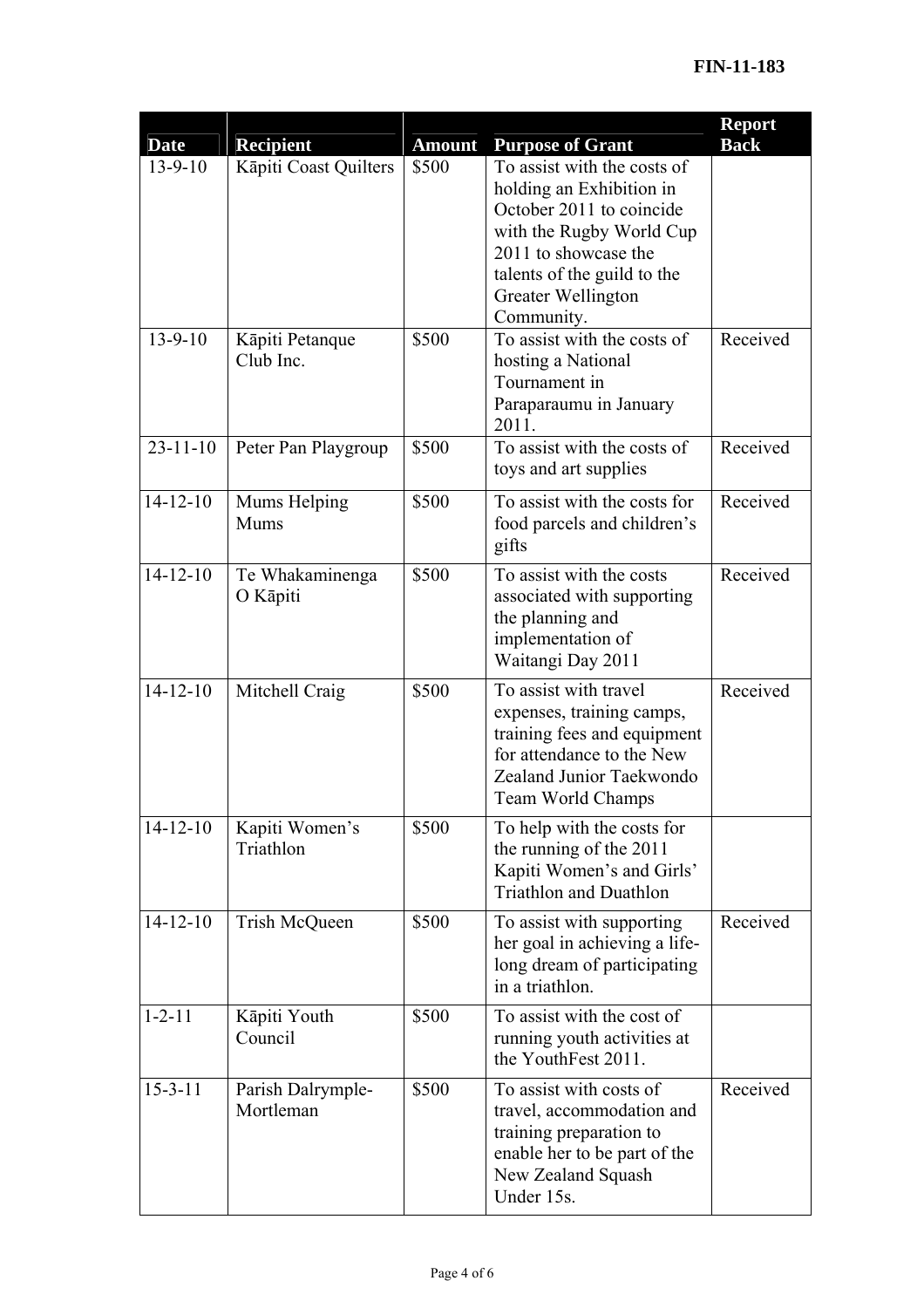| <b>Date</b>   | <b>Recipient</b>           | <b>Amount</b> | <b>Purpose of Grant</b>                                                                                                                                                                     | <b>Report</b><br><b>Back</b> |
|---------------|----------------------------|---------------|---------------------------------------------------------------------------------------------------------------------------------------------------------------------------------------------|------------------------------|
| $15 - 3 - 11$ | <b>Christine Davidson</b>  | \$500         | To assist with taking 3<br>students on a group trip to<br>enhance their learning in a<br>practical way.                                                                                     |                              |
| $15 - 3 - 11$ | Hearing in Kāpiti<br>Trust | \$500         | To support children's<br>learning on the Kapiti<br>Coast by providing schools<br>with Oticon FrontRow<br>ToGo systems.                                                                      |                              |
| $15 - 3 - 11$ | Kāpiti Community<br>Patrol | \$500         | To help towards the cost of<br>sending two members to<br>the CPNZ National<br>Training Seminar at<br>Dunedin in June 2011                                                                   |                              |
| $15 - 3 - 11$ | Lynley Bolland             | \$500         | To help 16 Kāpiti College<br>Students travel to France on<br>a cultural/educational trip<br>to expand their knowledge<br>and gain greater<br>competency in speaking the<br>French language. |                              |

Other Considerations

11 There are no legal, consultation, policy implications, publicity or any other considerations related to this report.

#### Delegations

12 The Paraparaumu/Raumati Community Board has delegated authority to consider this issue.

Reference Part D.7 of the Governance Structure which reads:

#### *Community Grants*

*7.4 The Paraparaumu/Raumati Community Board has the authority to approve criteria for the allocation of community-based grant funds as approved through the Annual Plan process or the Long Term Council Community Plan (LTCCP) process.* 

*Authority to consider and approve the allocation of community-based grant funds as deemed appropriate under agreed criteria of both existing schemes and any granting schemes that may be approved through the Annual Plan process or the Long Term Council Community (LTCCP) process.*